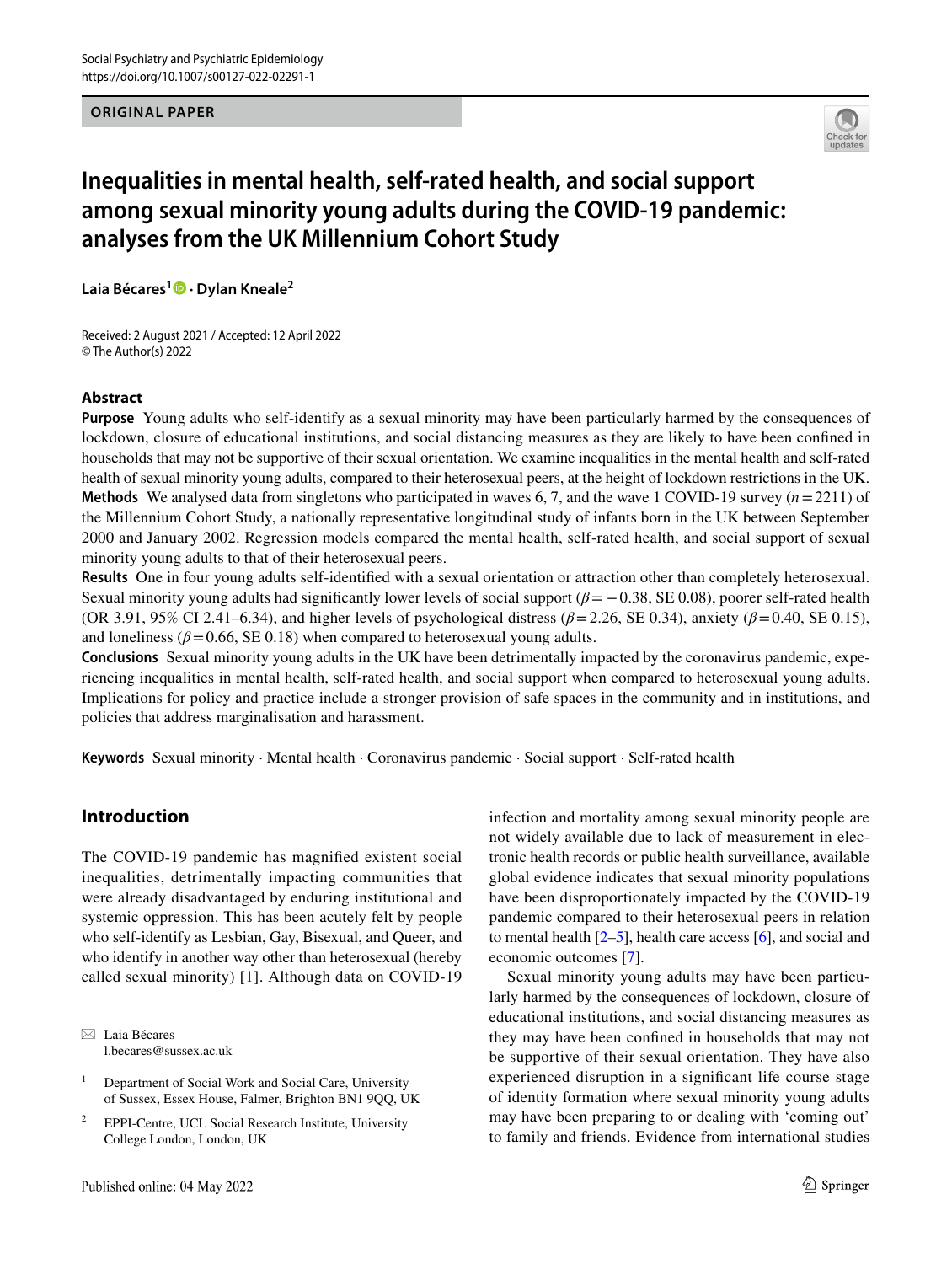has provided initial support for this, but fndings come from small samples using convenience sampling or qualitative methods [\[8](#page-7-1)[–10](#page-7-2)], or do not specifcally focus on young adults [\[2\]](#page-6-1). For example, Fish and colleagues describe the intrapersonal, interpersonal and structural challenges that young sexual minority adults faced in their study, with participants discussing how the confnes of lockdown prevented accessing appropriate support, and the enforced concealment of identity [[9\]](#page-7-3). Despite the richness of their fndings, the study design and methodology does not allow for the magnitude of inequalities between sexual minorities in terms of physical and mental health to be estimated.

In this study, we analyse data from a UK nationally representative dataset to examine inequalities in the impact of the COVID-19 pandemic on the health and mental health among young adults who self-identify with a sexual orientation other than heterosexual/straight, compared to their heterosexual/straight peers. We also assess the role of social support and economic adversity and other sociodemographic factors in explaining possible unequal outcomes among sexual minority young adults.

The purpose of this study is not to estimate the causal impact of the COVID-19 pandemic in exacerbating preexisting inequalities (or less likely in attenuating inequalities); rather the focus here is to estimate the magnitude of inequalities during the frst wave of the pandemic in the UK (May 2020). Understanding the scale of the gulf between the mental health of young sexual minority people and that of heterosexual young people is of key social policy relevance as governments in the UK and elsewhere consider how to strengthen mental health supports and systems. Robust evidence from nationally representative data demonstrating the extent of the magnitude of sexuality-based inequalities during the height of the pandemic can inform on where and how some of this support should be directed. Our focus on social support as a key moderator of inequality is aligned with policy interest around interventions that are scalable and adaptable to the pandemic to improve population-level mental health [[11\]](#page-7-4).

## **Methods**

## **Study design and participants**

The Millennium Cohort Study (MCS) is a nationally representative longitudinal study of infants born in the UK between September 2000 and January 2002. Families with children who were living in the UK at 9 months were identifed through the Department of Work and Pensions Child Beneft system (a universal beneft in the UK) and selected on the basis of where the family was resident shortly after the time of birth. The sample is stratifed by ethnicity and disadvantage, and clustered at the electoral ward such that disadvantaged residential areas and areas with a high proportion of ethnic minority people are over-represented. More detail on the survey design, recruitment process and feldwork can be found elsewhere [\[12](#page-7-5)].

There have been data collection sweeps when cohort members were aged about 9 months (MCS1), 3 years (MCS2), 5 years (MCS3), 7 years (MCS4), 11 years (MCS5), 14 years (MCS6), and 17 years (MCS7). Since the start of the coronavirus pandemic, there have been three waves of additional data collection (COVID-19 surveys). The frst wave of the COVID-19 survey took place in May 2020, at the height of the frst lockdown restrictions in the UK. The survey focused mainly on how participants' lives had changed from just before the outbreak of the pandemic in March 2020 up until their response to the survey. The response rate of the wave 1 COVID-19 survey is 26.6%  $(N=2645)$ . In the present study, we use data from singletons who were productive in waves MCS6, MCS7, and the wave 1 COVID-19 survey (*n*=2211). Outcome variables were, therefore, assessed when the majority of participants were aged 19 years.

## **Variables**

Sexual orientation was measured by combining two variables asked in MCS7 that captured participants' sexual orientation and sexual attraction. Participants were frst asked how they currently thought of themselves, with five response categories ranging from 'completely heterosexual/straight' to 'completely gay or lesbian.' Respondents were also asked who they felt sexually attracted to, with six response categories ranging from 'only to opposite sex, never to same sex,' to 'only ever to same sex, never to opposite sex.' Our measure of sexual orientation combines sexual orientation and attraction into a binary variable that classifes participants who selected both a completely straight sexual orientation and a sexual attraction only to the opposite sex into the reference category of 'straight/heterosexual.' Participants who self-identifed with a sexual orientation other than completely heterosexual/straight, and who reported a sexual attraction other than solely to the opposite sex were classifed as a sexual minority.

Given the relatively small sample size of the MCS COVID-19 study, we were not able to disaggregate individual groups (for example, bisexual, gay/lesbian). Likewise, although the MCS asks information that would allow us to examine inequalities among trans and gender diverse young people compared to their cisgender counterparts, we do not have sufficiently large sample sizes to appropriately consider sexual orientation and gender identity in our analyses, so the present paper focuses on sexual orientation only.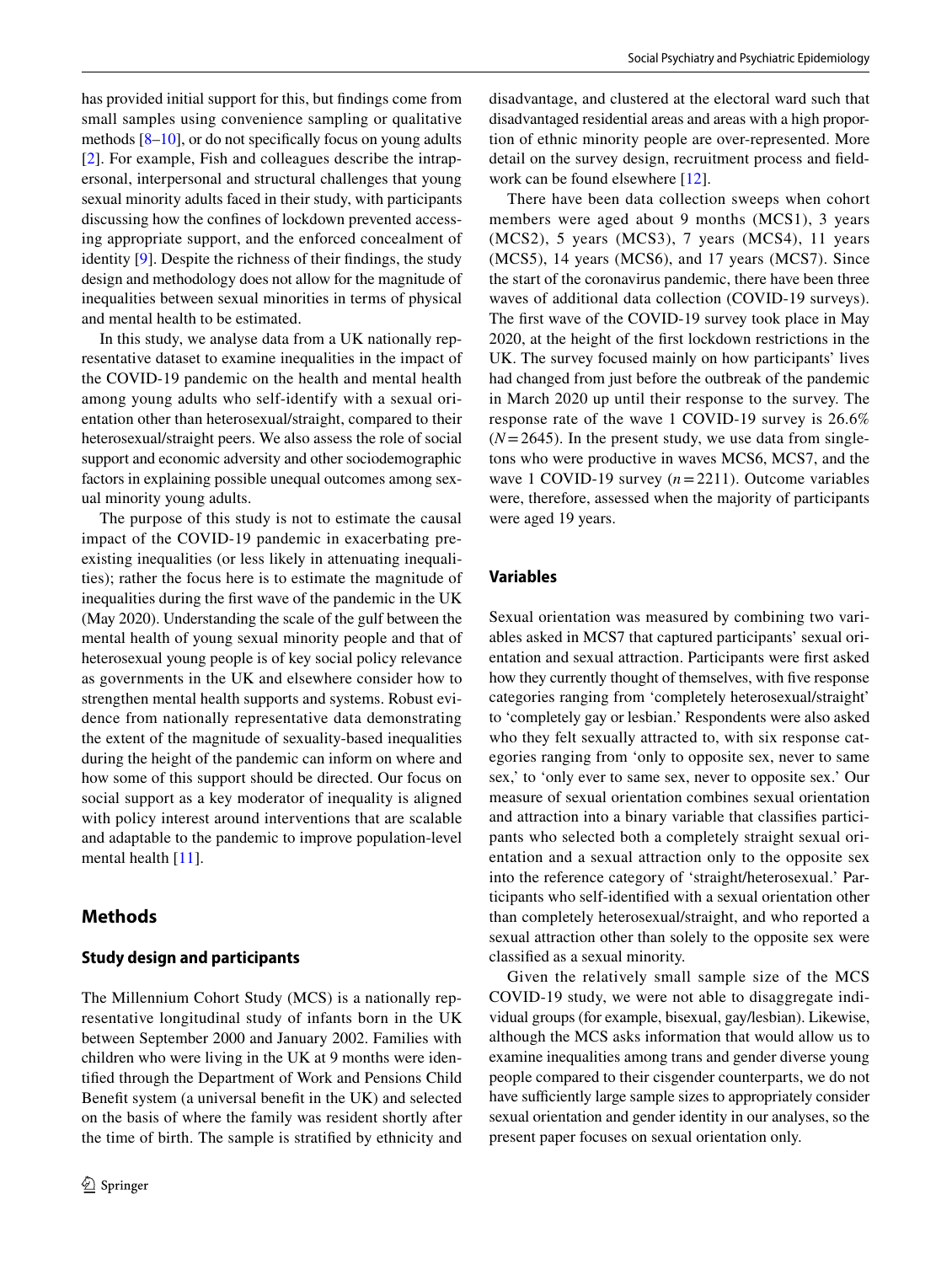All measures of health, mental health, and loneliness come from the wave 1 COVID-19 survey.

Health was measured using overall self-rated health, which has been shown to be a valid indicator of health status. Reports of poor health have been associated with higher mortality, psychological distress, and poor functioning [\[13,](#page-7-6) [14\]](#page-7-7). In the MCS, respondents were asked to rate their health on a scale ranging from 1 (excellent) to 5 (poor). We dichotomised responses into excellent, very good, and good, or fair and poor health.

We used the Kessler 6 (K6) scale to identify psychological distress [\[15\]](#page-7-8). This measure asks how often respondents felt nervous, depressed, hopeless, restless or fdgety, worthless, or that everything was an effort in the last month. Respondents answered on a fve-point scale from 1 (all the time) to 5 (none of the time). We reversed and rescaled all items from 0 to 4 so that high scores indicate high levels of psychological distress. Total scores for this measure can range from 0 to 24, with higher scores indicating greater psychological distress. The K6 scale has good internal consistency (Cronbach's  $\alpha = 0.87$ ) in the study sample. We modelled the K6 scale as a continuous measure, and also report the descriptive prevalence of severe psychological distress using a binary variable where we dichotomised the K6 at the recommended cutoff score of 13  $[15]$ .

We measured anxiety symptoms using the two-item Generalized Anxiety Disorder (GAD2) questionnaire [\[16](#page-7-9)], which assesses the presence and severity of anxiety symptoms within the past 2 weeks. GAD2 includes two items asking respondents whether they have been bothered by problems feeling nervous, anxious or edge, or not being able to stop or control worrying—over the last 2 weeks, each scored from 0 (not at all) to 3 (nearly every day). We summed the two variables to compute a total score, with higher values indicating worse anxiety symptoms (Cronbach's  $\alpha$  = 0·86). We modelled the GAD2 as a continuous measure in the main analyses, and also report the descriptive prevalence of clinically signifcant anxiety symptoms using a binary variable where we dichotomised the GAD2 at the recommended cutoff score of  $3 \mid 16$ .

To measure loneliness we used the three-item UCLA Loneliness Scale [[17](#page-7-10)], and an additional item that asked respondents how often they feel lonely (responses including hardly ever, some of the time, often) which has been used in other UK cohort studies. The three items from the UCLA Loneliness scale assessed the frequency in response to questions about feeling lack of companionship, feeling left out, and feeling isolated from others. Response categories were the same for all four items measuring loneliness. We summed the four items to create an overall loneliness score, with higher values capturing increased loneliness (Cronbach's  $\alpha$  = 0.83).

Availability of social support was measured with the three-item Short Social Provisions Scale [[18](#page-7-11)], which asks respondents to think about their current relationships with friends, family members, community members and so on. Respondents were asked to indicate the extent to which they have family and friends who help them feel safe, secure and happy; there is someone they could turn to for advice if they were having problems; and there is no one they feel close to (reverse ordered). Response categories ranged from very true to not true at all. We summed the individual items to create a measure of availability of social support, with higher values indicating higher social support (Cronbach's  $\alpha$  = 0·69).

We adjusted for variables thought to confound the association between our exposure and outcome variables. This included age, gender, region of residence, ethnicity, and equivalised household income. Cohort member's ethnic group and equivalised household income were taken from data collected at MCS6.

#### **Statistical analysis**

We examined outcomes and explanatory factors by sexual orientation using bivariate analyses to provide descriptive statistics on the social support, health, mental health, and socioeconomic characteristics of the MCS sample. We used regression analyses to explore the association between sexual orientation and the fve outcomes (social support, self-rated health, psychological distress, anxiety, and loneliness). We constructed binary logistic regression models for self-rated health, and Ordinary Least Squares regression models for continuous measures of social support and mental health. We built model sequentially to explore the contribution of diferent explanatory factors to inequalities in sexual orientation on the impact of the coronavirus pandemic. The baseline model (Model 1) examined the unadjusted association between sexual orientation and the diferent outcomes. Model 2 examined health inequalities across sexual orientation adjusted for gender and age. Model 3 further adjusted for ethnicity, region of residence, and equivalised household income. In models that examined the association between sexual orientation and health and mental health, we had a further model (Model 4) that additionally adjusted for social support. All models used heterosexual young adults as the reference category. We analysed data using the 'svy' commands in Stata version 16 [[19](#page-7-12)]. All analyses were based on complete cases and were weighted to take account of the stratifed and clustered sample design, and the unequal probability of being sampled.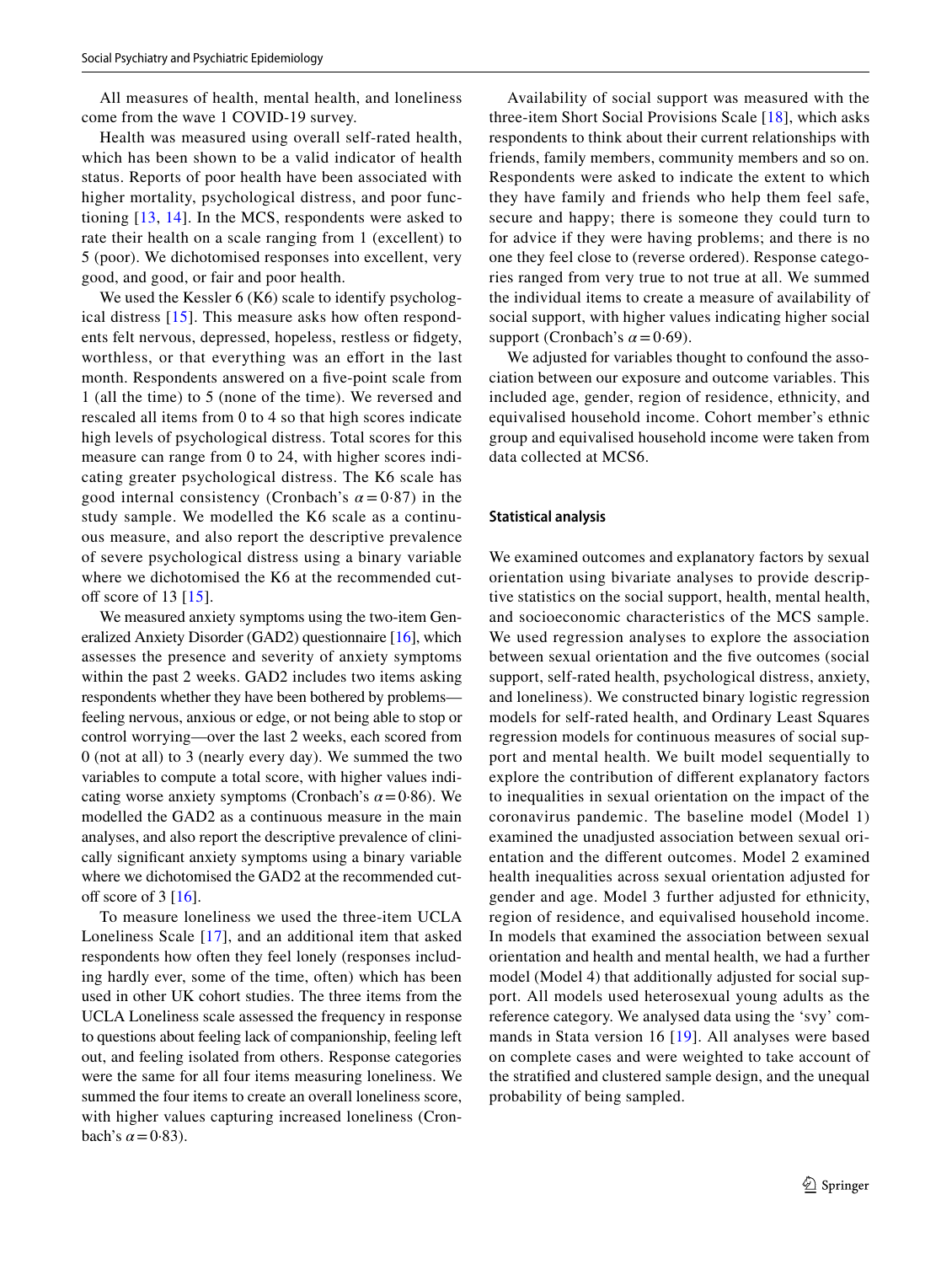## **Results**

One in four young adults self-identifed with a sexual orientation or attraction other than completely heterosexual/ straight. There were a higher proportion of women in the sexual minority group, compared to the heterosexual group (57% vs 46%). A lower proportion of young adults who self-identifed as a sexual minority also self-identifed as an ethnic minority, compared to young adults who selfidentifed at heterosexual/straight (see Table [1](#page-3-0)). In unadjusted models, sexual minority young adults had lower levels of social support, poorer self-rated health, and poorer mental health than their heterosexual peers (see Table [1](#page-3-0)).

Thirty percent of sexual minority young adults and 14% of heterosexual young adults had severe psychological

<span id="page-3-0"></span>**Table 1** Sample characteristics of the Millennium Cohort Study

|                                | Heterosexual | Sexual minority | Total                    |  |
|--------------------------------|--------------|-----------------|--------------------------|--|
| Weighted                       | $(n=1369)$   | $(n=463)$       | $(N=1832)$<br>$(N=1962)$ |  |
| Unweighted                     | $(n=1415)$   | $(n=547)$       |                          |  |
| Gender                         |              |                 |                          |  |
| Men                            | 743 (54)     | 199 (43)        | 942 (51)                 |  |
| Women                          | 626 (46)     | 264 (57)        | 891 (49)                 |  |
| Ethnic group                   |              |                 |                          |  |
| White                          | 1154 (84)    | 413 (89)        | 1567 (86)                |  |
| Mixed                          | 59 (4.4)     | 24(5.3)         | 84(4.5)                  |  |
| Indian                         |              |                 | 26(1.3)                  |  |
| Pakistani or Bangladeshi       |              |                 | 57(3)                    |  |
| <b>Black</b>                   |              |                 | 37(2)                    |  |
| Other                          | 45(3.4)      | 16(3.5)         | 61 (3.2)                 |  |
| Region                         |              |                 |                          |  |
| London                         | 141(10)      | 47 (10)         | 189 (10)                 |  |
| North East                     | 28(2)        | 14(3)           | 41(2.3)                  |  |
| North West                     | 123(9)       | 47 (10)         | 170(9.3)                 |  |
| Yorkshire and the Humber       | 117(8.5)     | 41 (8.8)        | 157(8.6)                 |  |
| East Midlands                  | 131 (9.6)    | 28(6)           | 159(8.7)                 |  |
| West Midlands                  | 89 (6.5)     | 34 (7.4)        | 124(6.7)                 |  |
| East of England                | 158 (12)     | 50(11)          | 208 (11)                 |  |
| South East                     | 261 (19)     | 85 (18)         | 346 (19)                 |  |
| South West                     | 136 (10)     | 46 (10)         | 183 (10)                 |  |
| Wales                          | 60 (4.4)     | 20 (4.3)        | 81 (4.4)                 |  |
| Scotland                       | 87 (6.4)     | 37(8.1)         | 125(6.8)                 |  |
| Northern Ireland               | 37(2.7)      | 14(3)           | 51(2.8)                  |  |
| Equivalised household income   |              |                 |                          |  |
| Lowest quintile                | 128(10)      | 67 (14)         | 195 (11)                 |  |
| Second quintile                | 178 (13)     | 60 (13)         | 238 (13)                 |  |
| Third quintile                 | 243 (18)     | 75 (16)         | 318 (17)                 |  |
| Fourth quintile                | 376 (27)     | 107(23)         | 483 (26)                 |  |
| Highest quintile               | 445 (33)     | 154 (34)        | 599 (33)                 |  |
| Social support, M (SD)         | 5.46 (0.98)  | 5.10 (1.28)     | 5.35(1.09)               |  |
| Self-rated health              |              |                 |                          |  |
| Excellent, very good, or good  | 1290 (94)    | 370 (80)        | 1660 (91)                |  |
| Fair or poor                   | 79(6)        | 93 (20)         | 173 (9)                  |  |
| Psychological distress, M (SD) | 6.92(2.35)   | 8.02(0.20)      | 7.20(0.08)               |  |
| Anxiety, M (SD)                | 7.04(4.60)   | 10.22(5.54)     | 7.88(5.01)               |  |
| Loneliness, M (SD)             | 1.55(1.68)   | 2.20 (1.90)     | 1.71(1.75)               |  |

Data are  $n$  (%), unless otherwise indicated. Some estimates not reported because  $n < 10$ . Statistics reported are for weighted data

*M* mean, *SD* Standard Deviation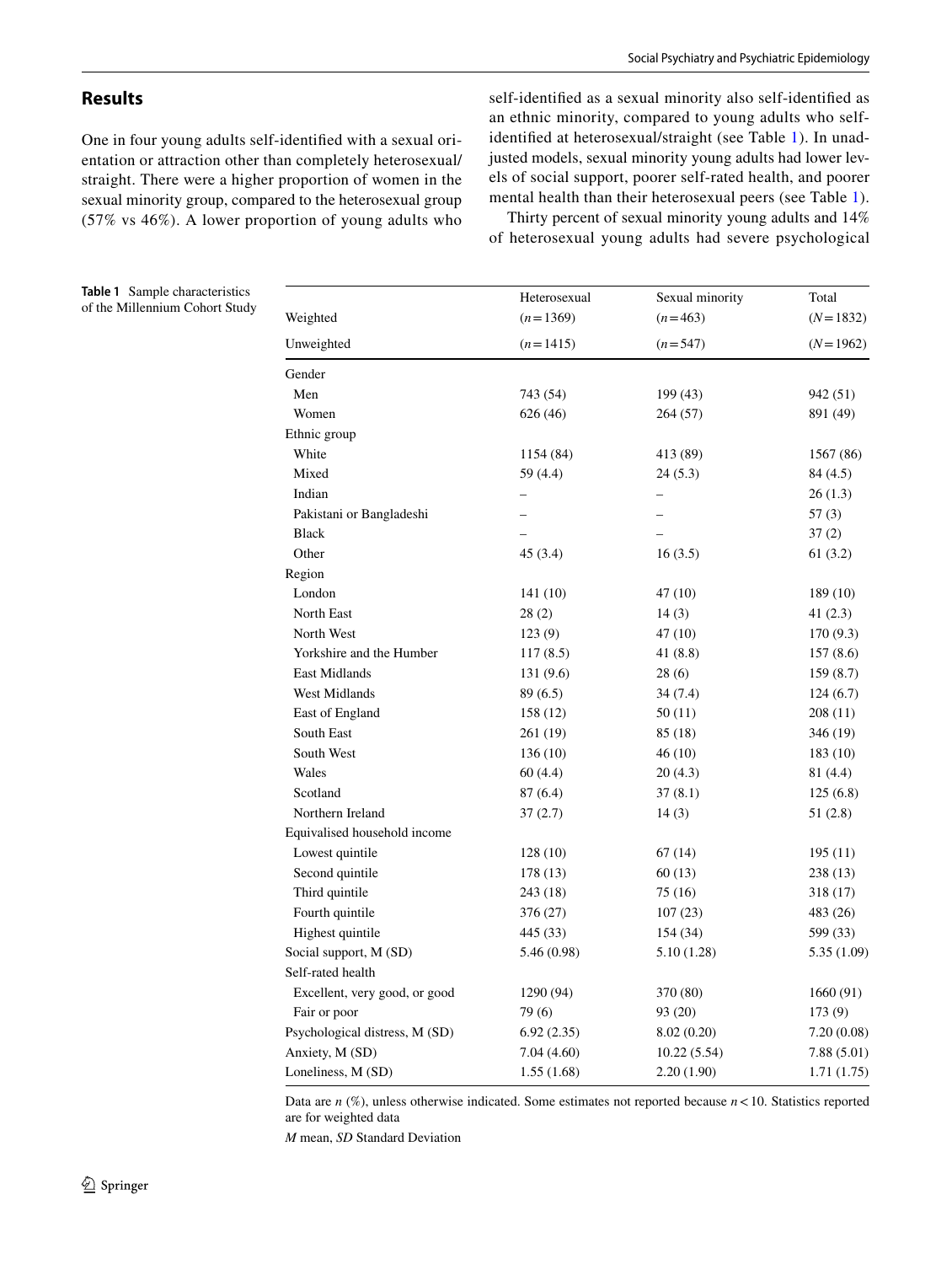<span id="page-4-0"></span>**Table 2** Association between sexual orientation and social support

| Model 1                 | Model 2                 | Model 3           |
|-------------------------|-------------------------|-------------------|
| B(SE)                   | B(SE)                   | B(SE)             |
| Reference               | Reference               | Reference         |
| $-0.35$<br>$(0.08)$ *** | $-0.36$<br>$(0.08)$ *** | $-0.38(0.08)$ *** |
|                         |                         |                   |

Model 1 is unadjusted, Model 2 adjusts for sex and age, Model 3 additionally adjusts for ethnicity, region of residence, and equivalised household income

\*\*\*  $p < 0.001$ 

<span id="page-4-1"></span>**Table 3** Association between sexual orientation and fair or poor self-rated health

<span id="page-4-2"></span>**Table 4** Association between sexual orientation, mental health, and loneliness

distress. Thirty-six percent of sexual minority young adults and 22% of heterosexual young adults reported clinically signifcant anxiety symptoms.

Inequalities due to sexual orientation remained after adjusting for relevant covariates. Sexual minority young adults had signifcantly lower levels of social support compared to heterosexual young adults, and this association strengthened after taking into account age, gender, ethnicity, region of residence, and socioeconomic status ( $\beta$ = -0.38, S.E: 0.08; see Table [2\)](#page-4-0). Sexual minority young adults also reported poorer self-rated health. When adjusted for sociodemographic characteristics (Models 1 to 3), sexual minority young adults had over four times the odds of reporting poor self-rated health when compared to heterosexual young adults (OR 4.78, 95% CI 2.94–7.76 in Model 3, see Table [3](#page-4-1)).

This association reduced slightly after controlling for social support in Model 4, but remained strong (OR 3.91, 95% CI 2.41–6.34).

Measures of mental health showed similar stark inequalities; sexual minority young adults had much higher scores of psychological distress, anxiety, and loneliness. These associations remained after adjusting for sociodemographic characteristics, and attenuated slightly in fully adjusted models which controlled for diferences in social support, but remained substantial (see Table [4\)](#page-4-2).

## **Discussion**

This study shows alarming inequalities in the self-rated health, mental health, and availability of social support among sexual minority youth compared to heterosexual/ straight youth experienced during the height of the frst COVID-19 lockdown restrictions in the UK. Using data from a nationally representative study of young adults in the UK, we fnd that young adults who self-identifed with a sexual orientation or attraction other than heterosexual/straight had up to four times the odds of reporting poor self-rated health when compared to heterosexual young adults, as well as higher odds of reporting loneliness, anxiety, and psychological distress. Sexual minority young adults also reported less social support

|                                 | Model 1          | Model 2                                                                                                                  | Model 3          | Model 4          |
|---------------------------------|------------------|--------------------------------------------------------------------------------------------------------------------------|------------------|------------------|
|                                 | $O.R. (95\% CI)$ | $O.R. (95\% CI)$                                                                                                         | $O.R. (95\% CI)$ | $O.R. (95\% CI)$ |
| Heterosexual<br>Sexual minority | Reference        | Reference<br>$4.11 (2.47 - 6.84)^{***}$ $4.17 (2.47 - 7.02)^{***}$ $4.78 (2.94 - 7.76)^{***}$ $3.91 (2.41 - 6.34)^{***}$ | Reference        | Reference        |

Model 1 is unadjusted, Model 2 adjusts for sex and age, Model 3 additionally adjusts for ethnicity, region of residence, and equivalised household income, Model 4 additionally adjusts for social support \*\*\**p*<0.001

|                                 | Model 1<br>B(SE)              | Model 2<br>B(SE)              | Model 3<br>B(SE)              | Model 4<br>B(SE)              |
|---------------------------------|-------------------------------|-------------------------------|-------------------------------|-------------------------------|
| Psychological distress          |                               |                               |                               |                               |
| Heterosexual<br>Sexual minority | Reference<br>$3.18(0.41)$ *** | Reference<br>$2.96(0.41)$ *** | Reference<br>$2.97(0.39)$ *** | Reference<br>$2.26(0.34)$ *** |
| Anxiety                         |                               |                               |                               |                               |
| Heterosexual<br>Sexual minority | Reference<br>$0.65(0.15)$ *** | Reference<br>$0.57(0.16)$ *** | Reference<br>$0.57(0.15)$ *** | Reference<br>$0.40(0.15)$ **  |
| Loneliness                      |                               |                               |                               |                               |
| Heterosexual<br>Sexual minority | Reference<br>$1.10(0.22)$ *** | Reference<br>$1.05(0.22)$ *** | Reference<br>$1.08(0.21)$ *** | Reference<br>$0.66(0.18)$ *** |
|                                 |                               |                               |                               |                               |

Model 1 is unadjusted, Model 2 adjusts for sex and age, Model 3 additionally adjusts for ethnicity, region of residence, and equivalised household income, Model 4 additionally adjusts for social support

\*\*\**p*<0.001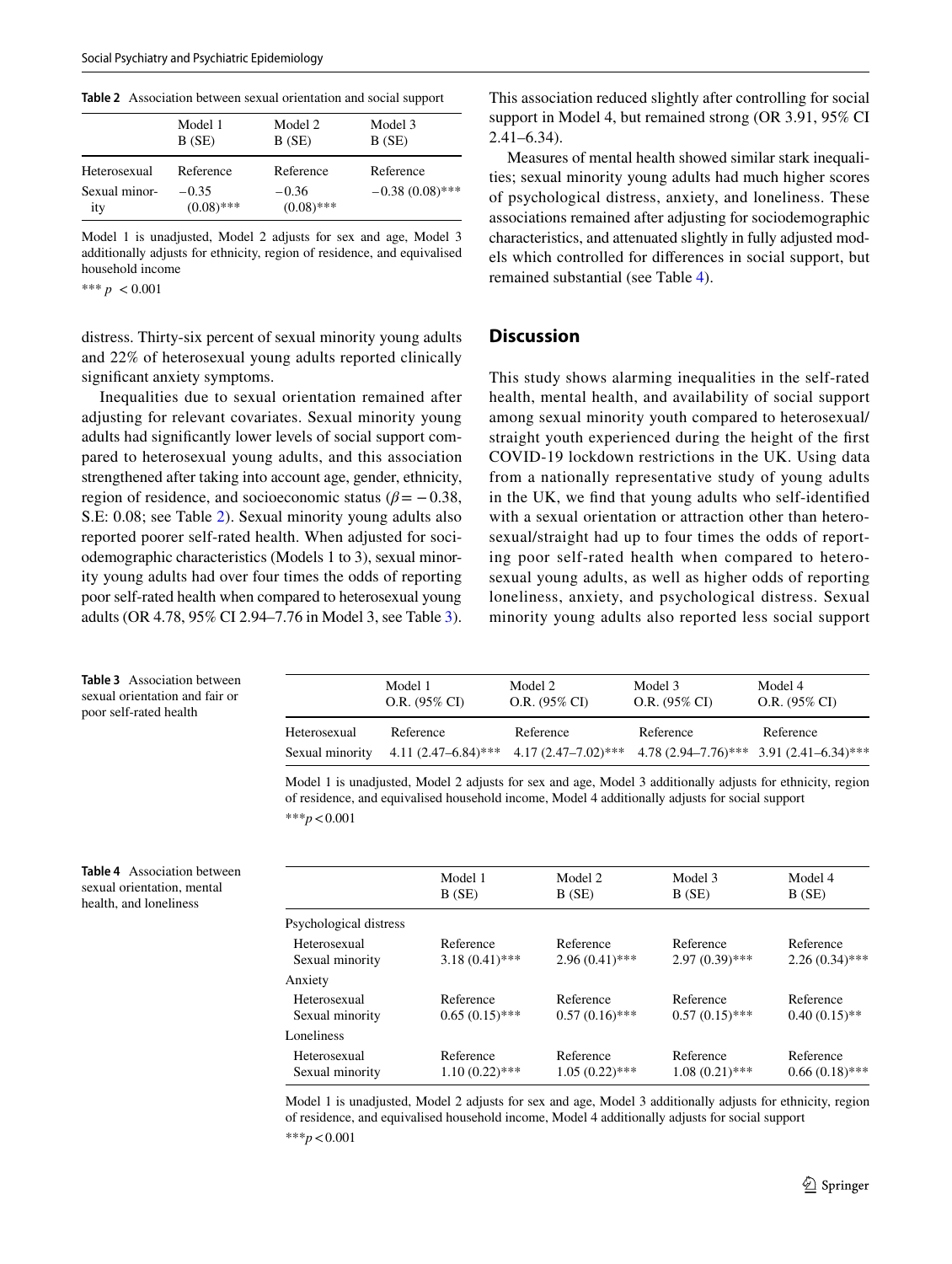than their heterosexual peers. Adjusting for this attenuated but did not explain inequalities in health and mental health. Adjusting for socioeconomic adversity, ethnicity, and geographical location did not explain observed inequalities either. Inequalities in health and mental health across sexual orientation are a result of increased levels of social stress, including stigma, discrimination, and prejudice [[20](#page-7-13)]. Findings from the Queerantine study showed an increase in reports of experienced discrimination and harassment because of one's sexual orientation, gender identity or expression during the pandemic [[2](#page-6-1)], which may partly explain the increased incidence of poor mental health reported among the sexual minority community during this period.

The present study builds on existing work that has examined sexuality-based inequalities in the UK using the same dataset. Earlier work by Amos and colleagues [[21\]](#page-7-14) found that large inequalities were present among sexual minority children (aged 14 years old) in terms of depressive symptoms, self-harm, life satisfaction and bullying; with similar large inequalities in terms of physical activity, self-perceived weight issues, and engagement with smoking, alcohol and cannabis, all suggesting that sexual minority children were at greater risk of harmful outcomes. Similarly, descriptive data compiled by Patalay and Fitzsimons [\[22](#page-7-15)] showed that sexuality-based inequalities in mental health persisted when children were aged 17, with a 2.2 point diference in average K6 scores between sexual minority young people (8.36) and heterosexual young people (6.94). Looking at the sample of young people as a whole they found that there was little change in distress scores between ages 17 and 19, although this overall trend masked pronounced rises in distress among women and a small decrease among men (no breakdown by sexuality was given) [\[22](#page-7-15)]. Direct comparisons with the data in the current study are challenging because of confounding between changes due to age and life course stage and changes due to the COVID-19 pandemic, as well as diferences in the sample composition. In particular, we note that Patalay and Fitzsimons [[22\]](#page-7-15) psychological distress score is higher at age 19 (mean K6 score=7.98) than that reported in our analytic sample (mean K6 score=7.20). We attribute this to a diferent in the construction of the analytic sample, which required participants to be present in the MCS6, MCS7 and the frst wave of the COVID-19 study, which led to a smaller and possibly more select sample (*N*=1,832 vs  $N=2,289$ ). It is, therefore, likely that our analyses represent a slight underestimation of sexuality-based inequalities in mental health facing the MCS cohort. Furthermore, our study uses data from the frst COVID-19 wave of the MCS, collected in May 2020, in the early stages of the pandemic in the UK. It is likely that with accumulated exposure to unsupportive, non-affirming environments the detrimental associations reported here have exacerbated.

Other studies conducted at later stages of the pandemic have reported fndings similar to the present study that shine light on the unequal impact of the COVID-19 pandemic on sexual minority young adults, albeit with the absence of representative data [\[8](#page-7-1)[–10](#page-7-2)]. These associations between sexuality and mental health during the pandemic are compounded by already-existent inequalities in mental health and wellbeing among sexual minority adolescents and young people, including higher levels of self-harm, suicidality, depression, and substance misuse compared to heterosexual youth [\[23](#page-7-16)]. The exacerbation of mental health inequalities are a cause of concern given that the lockdown entailed a separation from social networks and formal support that could help people in managing mental health issues. We had hypothesised social support to be highly protective of mental health, and despite diferences emerging by sexuality, social support did little to attenuate the association between being a sexual minority and poorer mental health. We, therefore, turn to alternative factors, including experiences of discrimination, sheltering in unsupportive households and/or communities, interruptions in life course milestones of signifcance such as coming out and interruptions to identity formation and role exploration, concealment of identity and expression, and loss of support from sexual minority networks and organisations as potential explanatory factors between being a sexual minority and poorer mental health during the pandemic. Such factors, which are likely to be highly relevant in explaining the inequalities in physical and mental health, are rarely collected in population-based surveys such as the data used in this study.

#### **Strengths and limitations**

In addition to the restricted sample size of the frst COVID-19 wave of the MCS, other (related) limitations include that we were unable to disaggregate our estimates across different sexual minorities (for example examining bisexual young adults), or directly explore how other intersectional factors amplifed or reduced the associations between sexuality and mental health. Due to limited sample sizes, we were only able to focus on sexuality, rather than exploring inequalities across the LGBTQ + community. While MCS does collect data on gender identity, which could facilitate exploration of transgender and gender diverse people (TGGD) using the main cohort study, the small numbers of respondents in this frst COVID-19 wave meant that further exploration was not possible without creating a grouping that lumped sexual minority and TGGD respondents together. Given COVID-19-related studies documenting inequalities within the LGBTQ + spectrum  $[2]$  $[2]$ , this decision was deemed to be inappropriate without the data to facilitate more granular analysis. Another limitation was that we were unable to explore the impact of sexual minority specifc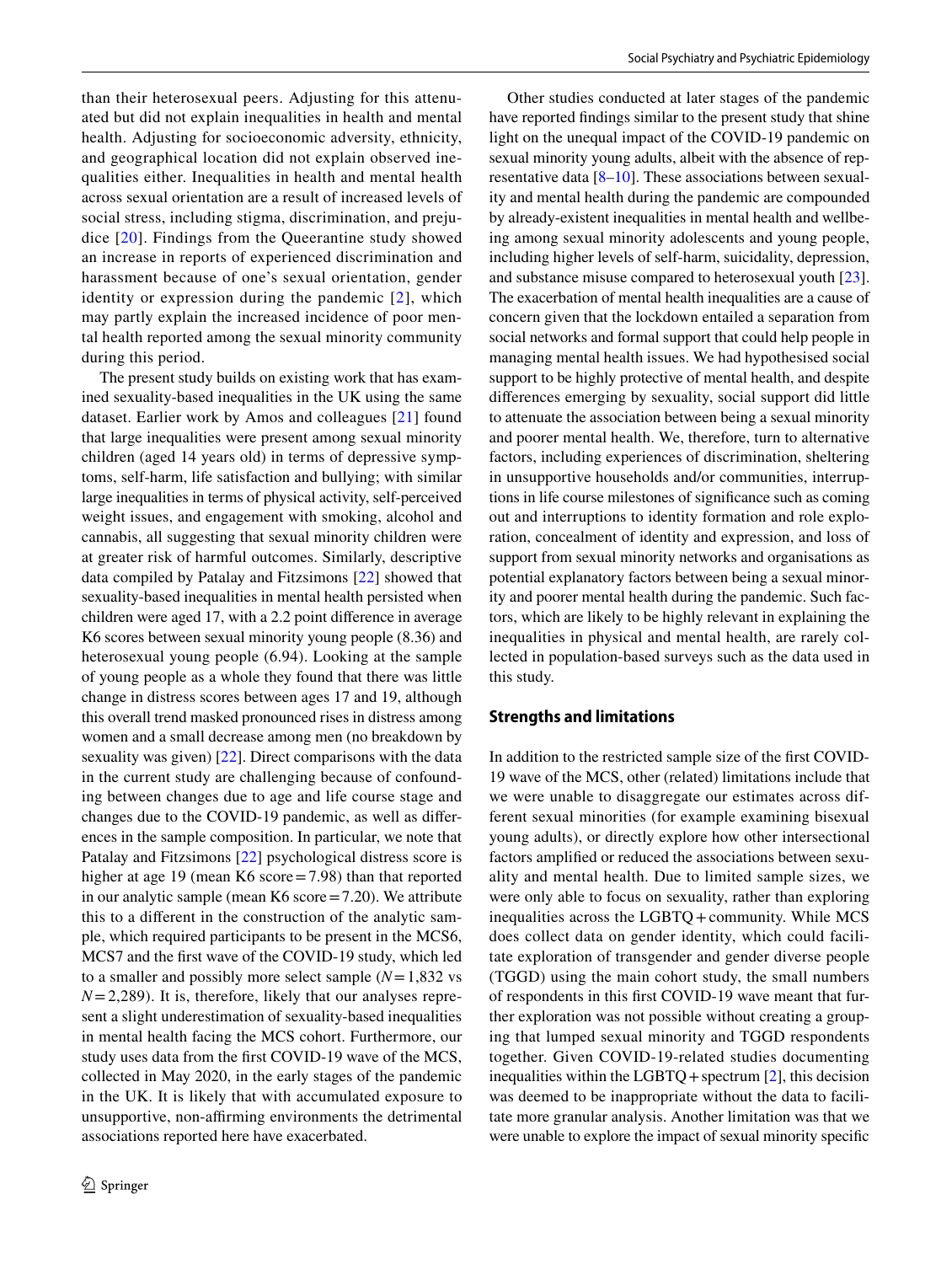experiences—such as instances of homophobia or discrimination—in driving mental health inequalities. Neither were we able to build a more nuanced understanding of how diferent forms social support may moderate the observed associations and how these support needs may vary between sexual minorities and heterosexual people.

Our study design did not allow us to examine changes in inequalities pre- and post-pandemic. Here, we focused on establishing the magnitude of inequalities at the height of the frst lockdown in the UK. The documented presence of these inequalities is enough to prompt action, irrespective of whether these have simply persisted from pre-pandemic times. In addition, it has been argued elsewhere that the presence of pre-existing inequalities has sometimes been used to explain away the importance of inequalities observed during the pandemic [\[24\]](#page-7-17). Our analytical framework is a deliberate choice in response to these concerns; while future researchers may explore if and how inequalities between sexual minorities attenuated or magnifed during the pandemic, our intention here was to provide evidence on inequalities during COVID-19 irrespective of their temporal origin. In this respect, we feel that this evidence is more aligned with a social policy agenda that seeks to 'build back fairer' [\[25](#page-7-18)], rather than one that seeks to replicate injustices.

### **Conclusions**

The implications of these fndings are extensive and demand prompt action. Wider socio-political othering and exclusion of "non-normative" groups, including sexual minority youth, is a distal determinant of the inequalities reported here. Processes of exclusion have been tangible in the management of the pandemic by the UK government, who have disregarded the vulnerability of sexual minority young people to the negative consequences of lockdown and social distancing regulations. In their efforts to "build back fairer," a concerted efort to inclusive policy should recognise the role of families, communities, and institutions in challenging heteronormative and cis-normative discourses, and supporting sexual minority young people. Examples include a stronger provision of safe spaces in the community and in institutions, policies that address marginalisation and harassment (including online) of sexual minority populations, and increased support for charities and organisations that work with and for the community.

**Author contributions** LB devised the study, conducted the statistical analysis, and wrote the paper. DK provided feedback on the analyses and the manuscript.

**Funding** No funding was received for this study.

**Availability of data and materials** MCS is deposited with the UK Data Service at the University of Essex.

**Code availability** Analysis code can be made available on request.

### **Declarations**

**Conflicts of interest** The authors declare that they have no confict of interest.

**Ethics approval** An End User Licence with the UK Data Service was agreed to access the data. This study was exempt from ethics review as all data were anonymised.

**Consent to participate and for publication** As detailed within the Millennium Cohort Study documentation: 'All adult respondents had to give informed consent in writing to take part in the survey themselves. For cohort members, parents were asked for their written consent to allow the interviewer to speak to the young person and ask for their consent to participate in each element (parents were not asked to consent of behalf of the young person). Interviewers were required to ensure that consent from the young person was as fully informed as possible.

#### **Consent for publication** Same as above.

**Open Access** This article is licensed under a Creative Commons Attribution 4.0 International License, which permits use, sharing, adaptation, distribution and reproduction in any medium or format, as long as you give appropriate credit to the original author(s) and the source, provide a link to the Creative Commons licence, and indicate if changes were made. The images or other third party material in this article are included in the article's Creative Commons licence, unless indicated otherwise in a credit line to the material. If material is not included in the article's Creative Commons licence and your intended use is not permitted by statutory regulation or exceeds the permitted use, you will need to obtain permission directly from the copyright holder. To view a copy of this licence, visit<http://creativecommons.org/licenses/by/4.0/>.

## **References**

- <span id="page-6-0"></span>1. Gahan L, Almack K (2020) Experiences of and responses to disempowerment, violence, and injustice within the relational lives of lesbian, gay, bisexual, transgender, and queer people. J Sociol 56(4):507–515
- <span id="page-6-1"></span>2. Kneale D, Bécares L (2021) Discrimination as a predictor of mental health issues among LGBTQ+ people during the COVID-19 pandemic: cross-sectional analysis of the online queerantine study. BMJ Open 11(1):e049405
- 3. Linnemayr S et al (2020) Longitudinal assessment of changes in mental and sexual health outcomes due to COVID-19 among Latinx SMM and TGW. J Acquir Immune Defic Syndr 85(5):e90–e92
- 4. Marmet S et al (2021) Sexual minority orientation is associated with greater psychological impact due to the COVID-19 crisis evidence from a longitudinal cohort study of young Swiss men. PsyArXiv.<https://doi.org/10.3389/fpubh.2021.692884>
- <span id="page-6-2"></span>5. Rodriguez-Seijas C et al (2020) Comparing the impact of CoViD-19-related social distancing on mood and psychiatric indicators in sexual and gender minority (SGM) and non-SGM individuals. Front Psych 22(11):590318
- <span id="page-6-3"></span>6. LGBT\_Foundation (2020) Hidden fgures: LGBT Health inequalities in the UK. LGBT foundation. Manchester, UK